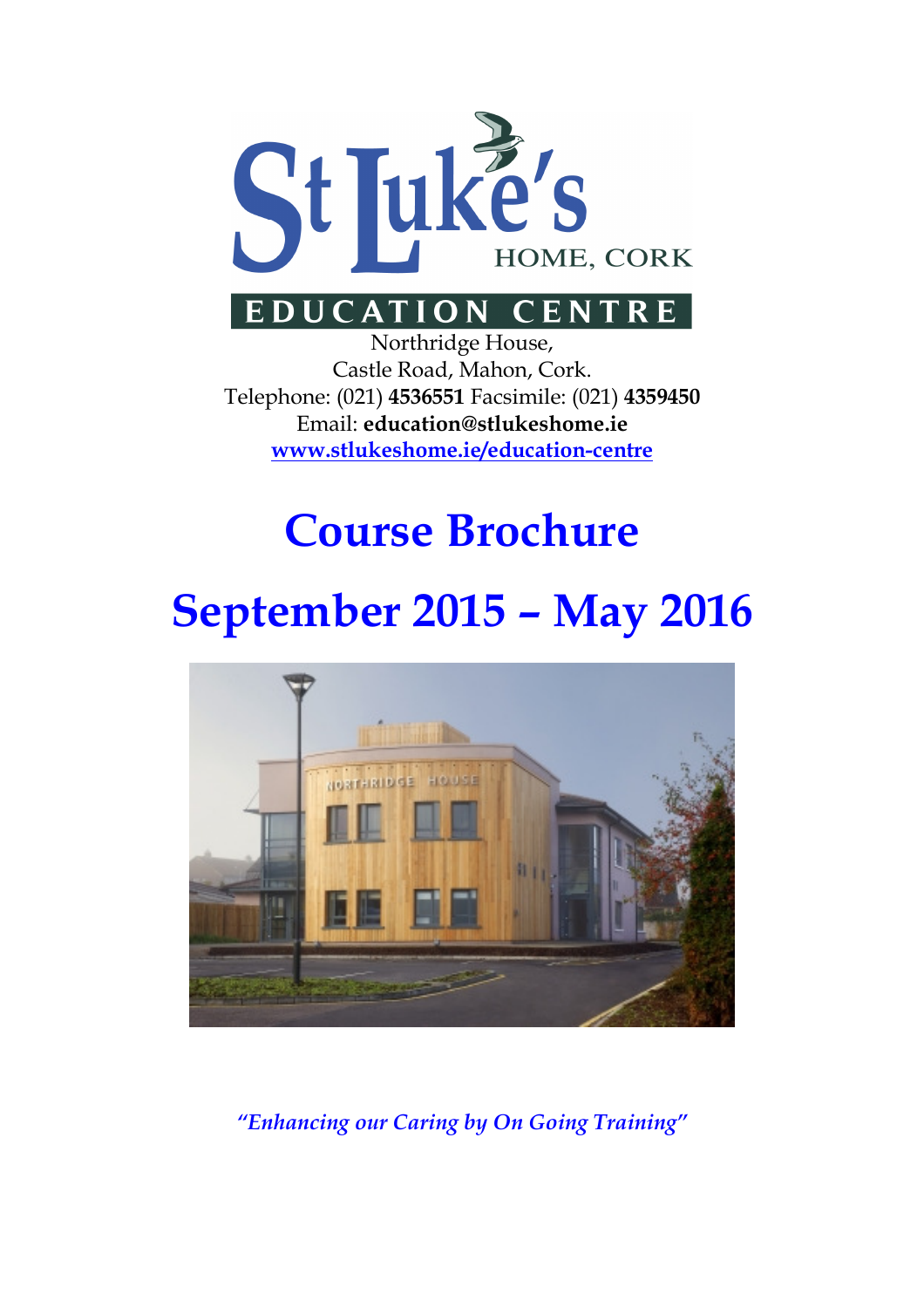# Introduction

The Education Centre is an embodiment of the St. Luke's Home Vision of continuing to provide high quality care to the Older Person in the city and beyond.

The maxim of "Enhancing our Caring by On Going Training" is emblematic of this commitment. Courses are geared towards the needs of those who provide Care for the Older Person – be it within a Residential Care Centre, Hospital or Home Setting. Our training is provided by experienced and qualified facilitators.

Many of our courses offered are accredited by either QQI or An Bord Altranais.

In addition to providing training to meet the standards expected by HIQA and the other statutory bodies the Education Centre continues to enhance the breath of training it can provide e.g. the provision of Clinical Pastoral Education and other courses in pastoral ministry.

The Centre offers a variety of Educational and Meeting settings and is available for bookings.

The Centre also provides tailor made courses that can be provided off-site in other Residential Care Centres.

Please contact Claire or Bruce to discuss your training needs.

To be added to our mailing list and receive our regular newsletters and updates please contact us at the below. Full details of course content, application process and pre-requisite requirements can be downloaded from our website www.stlukeshome.ie/education-centre or can be sent by post on request.

Bruce Pierce Claire Coakley Director of Education **Administration** 021 4536551 021 4536551

bruce.pierce@stlukeshome.ie claire.coakley@stlukeshome.ie

St. Luke's Home Education Centre: "Enhancing our Caring by on Going Training" 2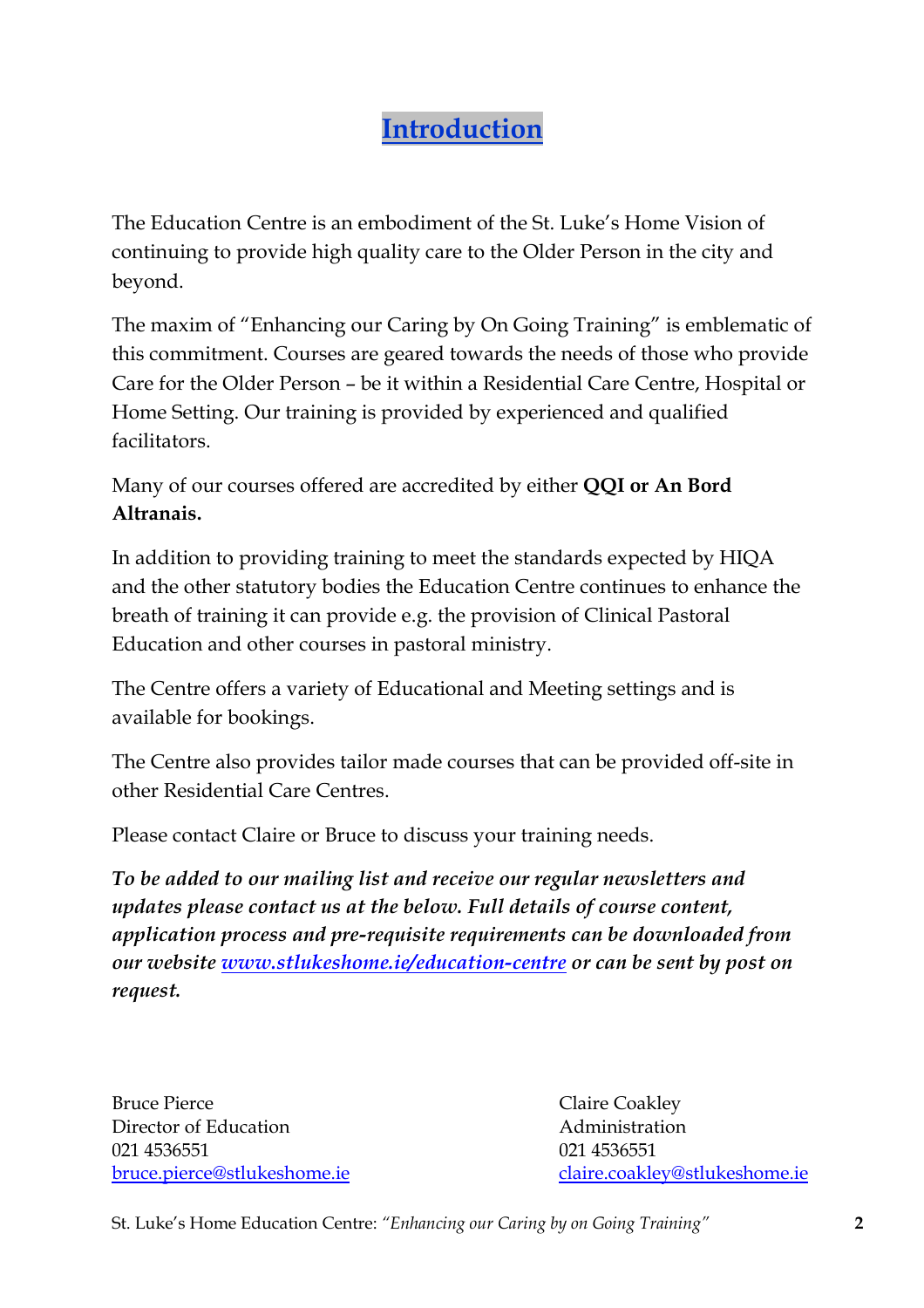## Index of Courses

# Courses for All Involved in Care of the Older Adult

| End of Life Care                                               | 6 |
|----------------------------------------------------------------|---|
| <b>Advance Care Directives</b>                                 | 6 |
| Manual & Patient Handling                                      | 6 |
| Manual & Patient Handling - Refresher                          | 6 |
| Prevention of Elder Abuse                                      | 7 |
| Addressing issues of Culture that foster Elder Abuse Refresher | 7 |
| Advocacy for the Older Adult                                   | 7 |
| Activities for the Older Adult                                 | 7 |
| Dementia Care                                                  | 7 |
| Behaviours that Challenge                                      | 8 |
| <b>Basic First Aid</b>                                         | 8 |
| CPR & Defibrillator                                            | 8 |
| Managing Continence within the Residential Care Setting        | 8 |
| Infection Control                                              | 9 |
| Oral Health Care in Residential Care Settings                  | 9 |
| Introduction to Art Therapy                                    | 9 |
| Mandatory Course Bundle (Weekend)                              | 9 |

# Courses for Directors of Care, Nurse Managers and **Staff Nurses**

| NEW Innovative Approaches to Dementia Care                    | 10 |
|---------------------------------------------------------------|----|
| Standard Precautions of Infection Control for Nurses          | 11 |
| Management of Common Infections in Residential Long Term Care | 11 |
| Management of Outbreaks in Residential Long Term Care         | 11 |
| <b>Medication Management for Nurses</b>                       | 12 |
| Medication Management for Nurses - Refresher                  | 12 |
| Familiarization with Venepuncture for Nurses                  | 12 |
| Oral Health Care in Residential Care Settings                 | 12 |
| Care Planning & Narrative Documentation                       | 13 |
| <b>Risk Management</b>                                        | 13 |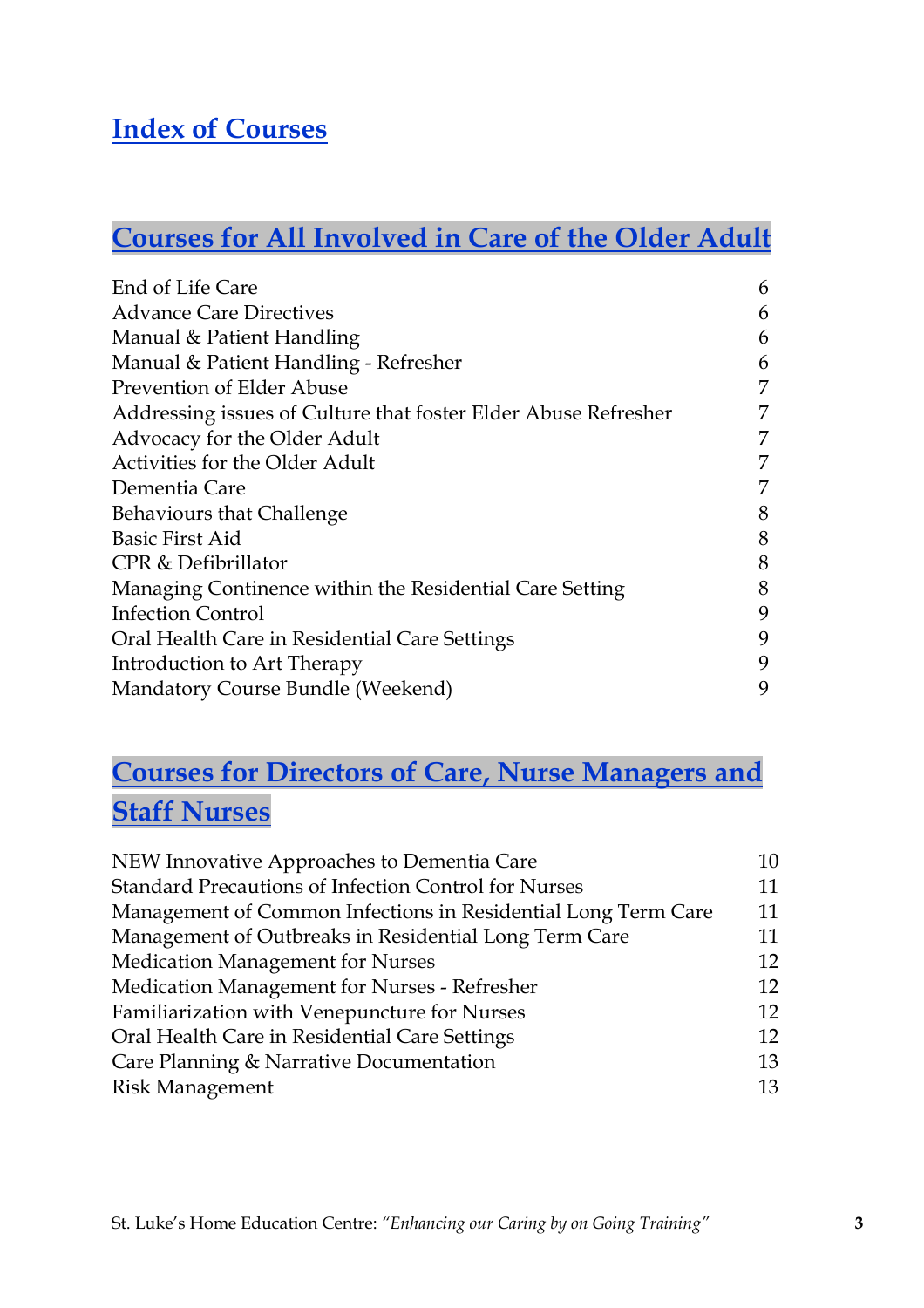# Index of Courses

# Personal Development Courses

| Mindfulness Meditation 7 Week Evening Course | 14 |
|----------------------------------------------|----|
| <b>Addressing Loss</b>                       | 14 |
| Wellness -Self-care in Today's Busy Times    | 14 |
| Interview Skills                             | 15 |
| Loss - Theory & Experiential                 | 15 |
| <b>Foundation Courses</b>                    | 15 |

# Certification Awarded by QQI

| 16 |
|----|
| 16 |
| 16 |
| 16 |
| 17 |
| 17 |
| 17 |
| 17 |
| 17 |
| 18 |
|    |

# Getting to Northridge House 21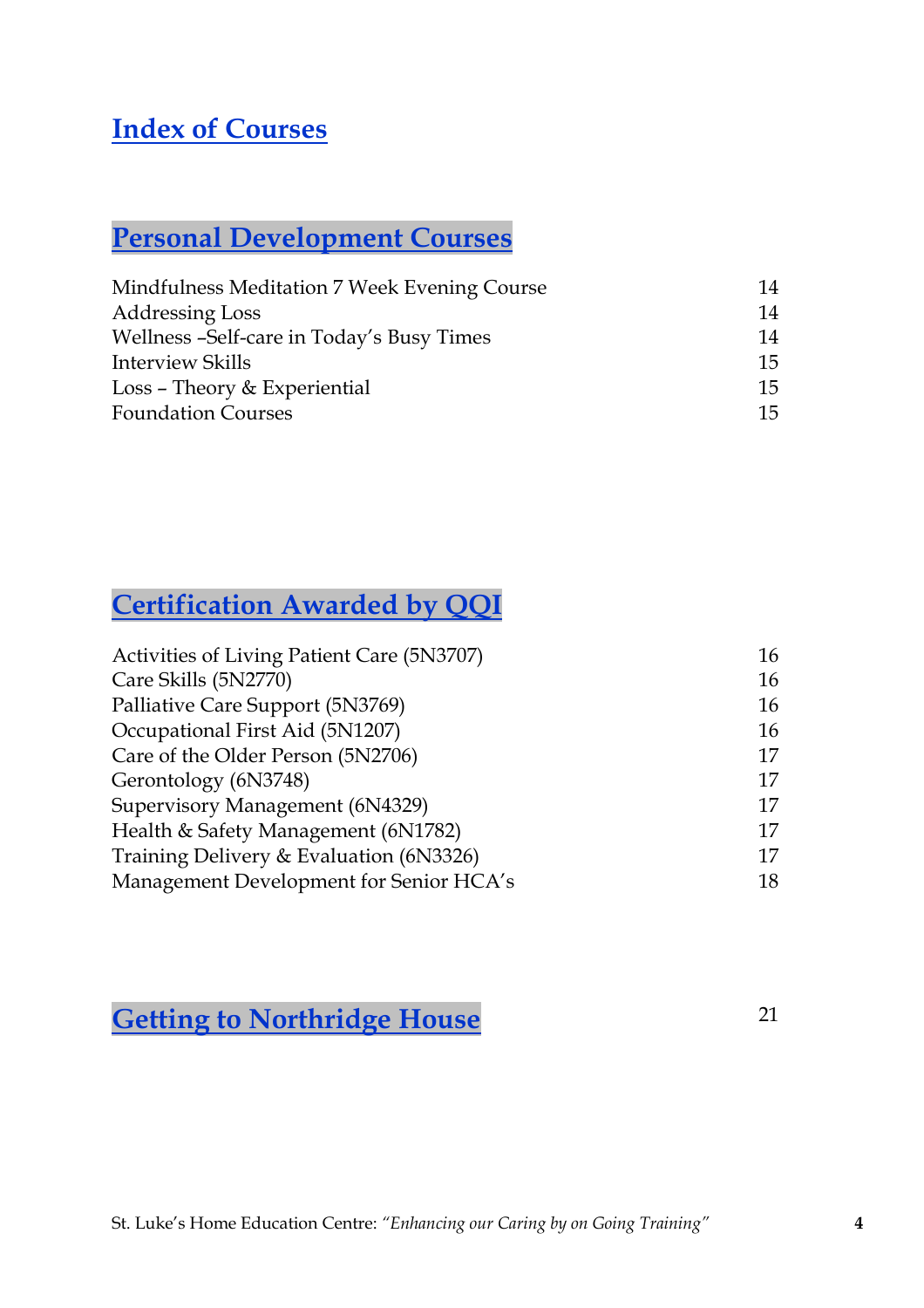Do you Need Training in your Centre?

We provide tailor made training courses that can be delivered in Residential Care Centres throughout the Country.

All the courses in this brochure can be brought to your Centre and designed to meet any specific training requirements you may have. We can also devise and deliver unique courses to address local needs.

Our tutors are happy to discuss your needs prior to the delivery of any training.

> Please Contact Claire at 021 4536551 or claire.coakley@stlukeshome.ie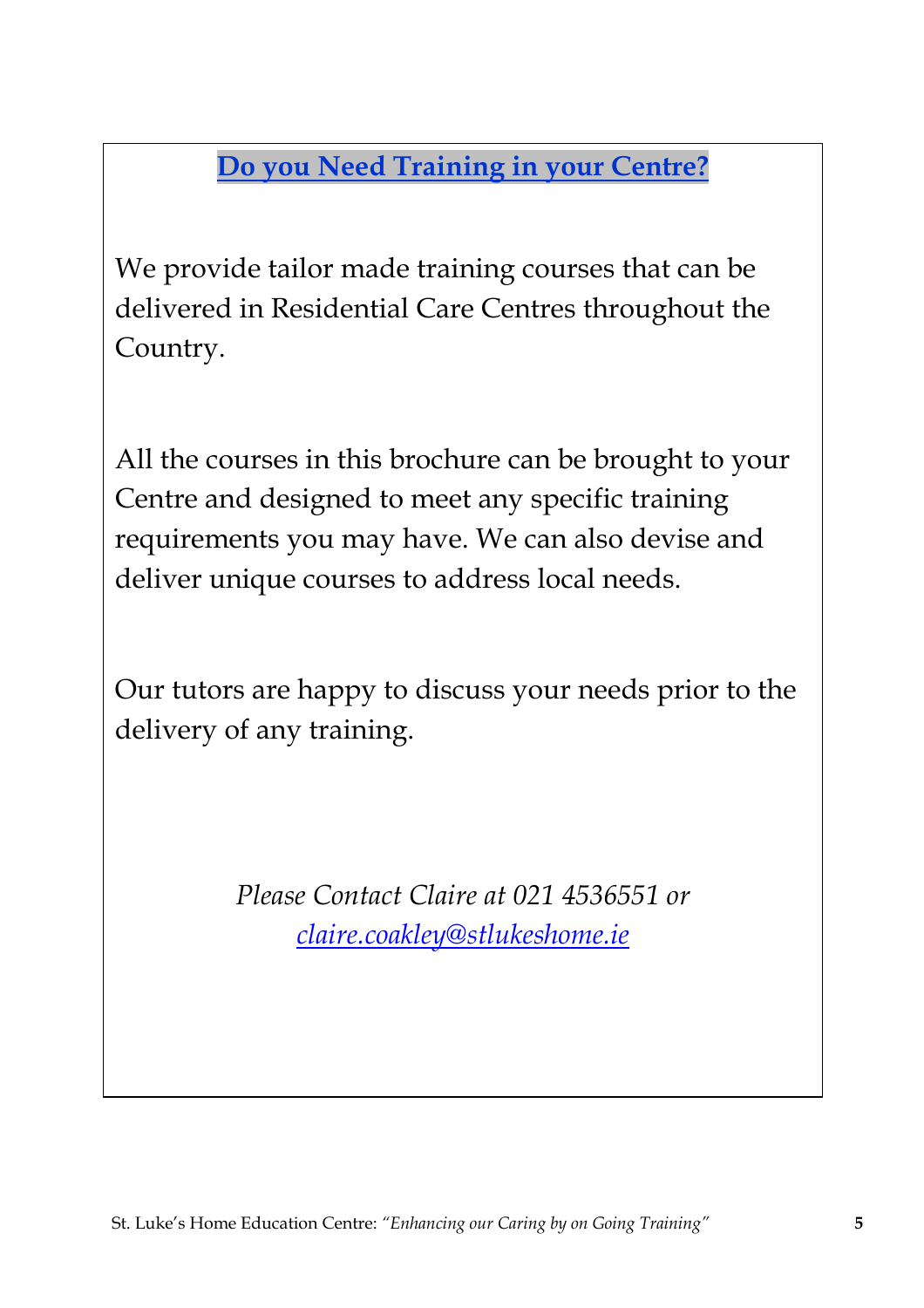# Courses for All Involved in Care of the Older Adult

#### End of Life Care – Ref No: EOL

An Bord Altranais Category 1 – 4 CEUs

Duration: 9.30am – 1.00pm (Half Day Course)

Date : 8<sup>th</sup> October or 19<sup>th</sup> November

Aim: To explore the diverse needs of our residents and their loved ones in the areas of emotional, religious and spiritual needs and to focus on appropriate practice especially in the area of end of life care to meet HIQA requirements.

#### Advance Care Directive – Ref No: ACD

An Bord Altranais Category 1 – Pending

Duration: 2.15pm – 4.30pm (Half Day Course)

Date: 8<sup>th</sup> October

Aim: This course will provide the principles of Advanced Care Directives. It will discuss current best practice and legislation in relation to Advanced Care Directives. It will also provide basic knowledge and skills to enable participants look at developing Advanced Care Directives and Care planning with residents in residential care settings.

#### Manual & Patient Handling – Ref No: MPH

Duration: 9.00am – 4.00pm (Full Day Course)

Date: 21st September, 19th October, 23rd November or 14th December Aim: To enable staff to follow safer moving and handling of people, to ensure back care awareness and to meet the requirements of working in residential care. The course is a mix of theory and practice ensuring participants have competencies and experience in the use of different hoists etc.

#### Manual & Patient Handling - Refresher – Ref No: MPH/R

Duration: 2.15pm – 5.00pm (Half Day Course)

Date: 14th September , 12th October , 16th November or 7th December Aim: To ensure staff meet the requirements of mandatory Manual / Patient

Handling up-skilling. This is a refresher course for those who have completed the full-day training within the past 2 years.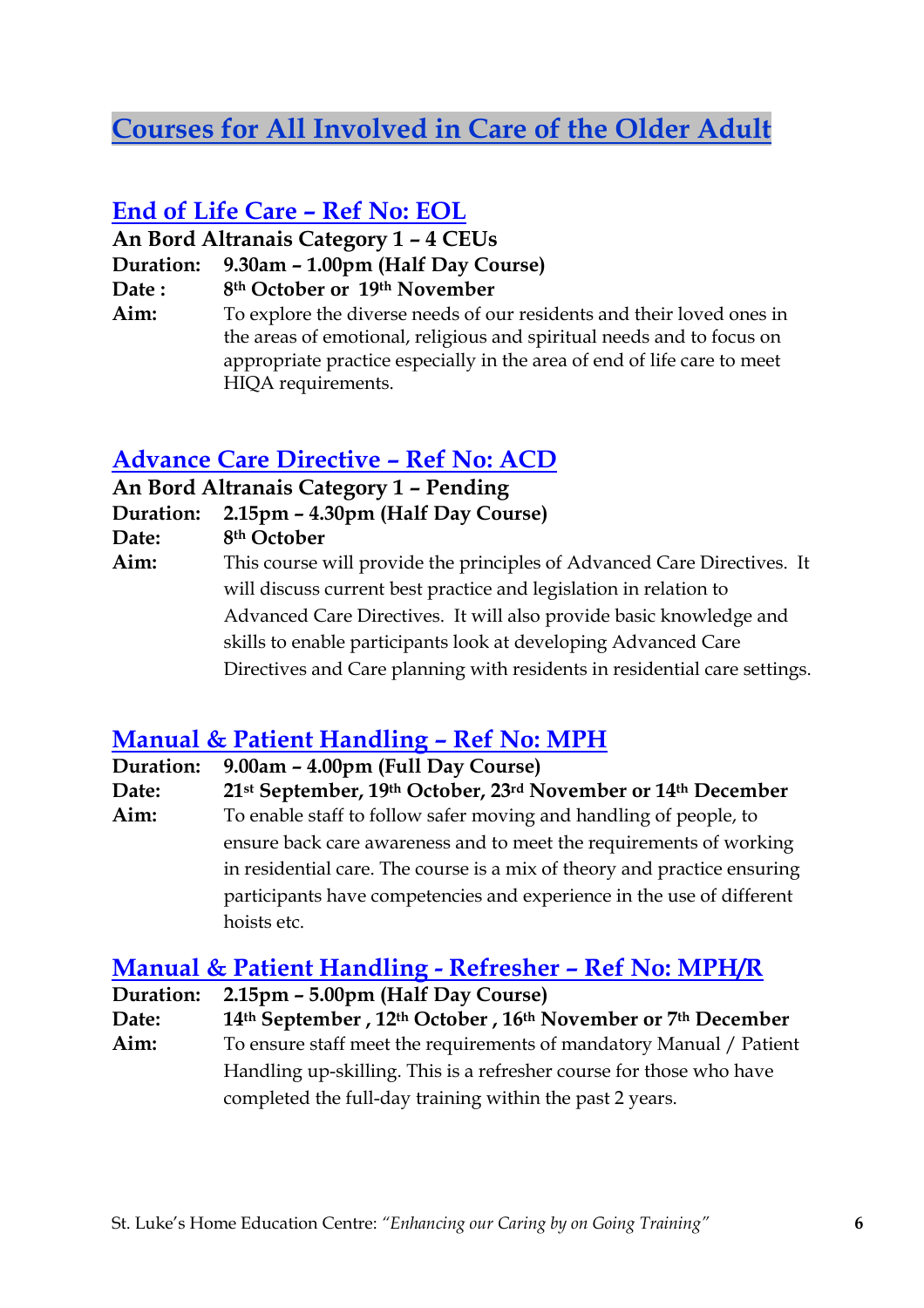## Prevention of Elder Abuse – Ref No: EA

An Bord Altranais Category 1 – 3.5 CEUs Duration: 9.30am - 1.00pm (Half Day Course) Date : 17th September or 26th November Aim: To raise awareness for all those who work with older people and to ensure proper procedures for reporting suspicions of complaints of abuse.

#### Addressing Cultural issues that foster Elder Abuse Refresher – Ref No: EA/R

Duration: 2.15pm – 5.00pm

Date : 17th September or 26th November

Aim: This course aims to address issues raised in the recent media portrayal of events in residential care and key themes of Respect, Responsibility, Communication, Culture and Privacy and Dignity. Interactive Case studies and role play scenarios with practical examples from everyday care episodes will form the basis of this course. Award of certificate will be based on successful completion of a post course assessment.

### Advocacy for the Older Adult – Ref No: AOA

An Bord Altranais Category 1 – 3 CEUs

- Duration: 9.30am 1.00pm (Half Day Course)
- Date: 13th October or 3rd December

Aim: To provide participants with the knowledge, skills and attitudes necessary to plan, facilitate and evaluate Advocacy.

#### Activities for the Older Adult – Ref No: ACTO

An Bord Altranais Category 1 – 2 CEUs

- Duration: 2.15pm 5.00pm (Half Day Course)
- Date: 13th October or 3rd December
- Aim: This half-day course will equip participants with foundation skills in adapting and developing an activities programme in older adult care.

#### Introduction to Dementia Care – Ref No: DC

#### An Bord Altranais Category 1 – 3 CEUs

Duration: 9.30am – 1.00pm (Half Day Course)

Date: 30th September or 8th December

Aim: The aim of this course is to provide basic knowledge and skills to enable participants develop person-centred dementia care practices. The course offers best practice advice, while giving participants the underpinning knowledge required, to enhance the care experience for older people with dementia.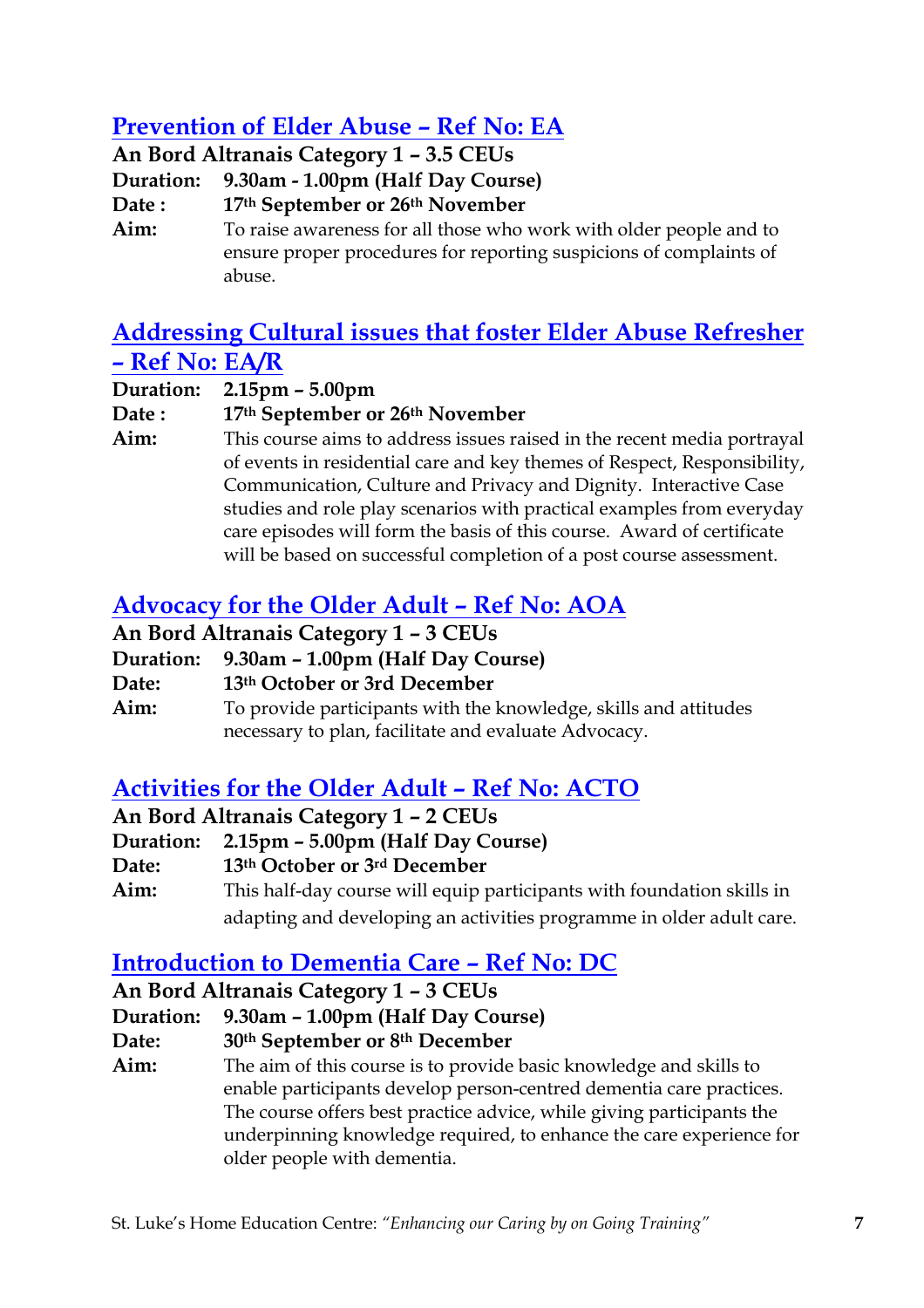#### Supporting Persons with Responsive Behaviours (Behaviours that Challenge) – Ref No:CB

An Bord Altranais Category 1 – 3.5 CEUs

Duration: 2.15pm – 5.00pm (Half Day Course)

Date: 30th September or 8th December

Aim: This courses aims to enable participants support people with dementia in a person-centred way when they present with responsive behaviours. The participants will bring together ideas and ways of working with the lived experiences of the older person with Dementia that emphasises communication and relationships. The course will provide a structured approach to assessing and meeting the needs of the person exhibiting a responsive behaviour.

#### Basic First Aid – Ref No: BFA

Duration: 9.30am – 4.00pm (Full Day Course)

Date : 28<sup>th</sup> September or 30<sup>th</sup> November

Aim: This course will provide the necessary skills and up skilling for the required refresher First Aid course. It also provides an excellent introduction to First Aid and includes CPR AED (Irish Heart Foundation.

#### CPR & Defibrillator – Ref No: CPR

Accredited by the Irish Heart Foundation

Duration: 9.30am – 1.00pm (Half Day Course)

Date : 14th September, 12th October, 16th November or 7th December

Aim: To provide practical training to participants from the care environment in the provision of Infant, Child and Adult CPR and the use of a defibrillator.

#### Managing Continence within the Residential Care Setting – Ref No: MCC

Duration: 9.30am – 1.00pm (Half Day Course)

Date: 14th October or 2<sup>nd</sup> December

Aim: To provide participants with the principals of Continence Care and best practice. This course is geared towards the needs of Healthcare **Assistants**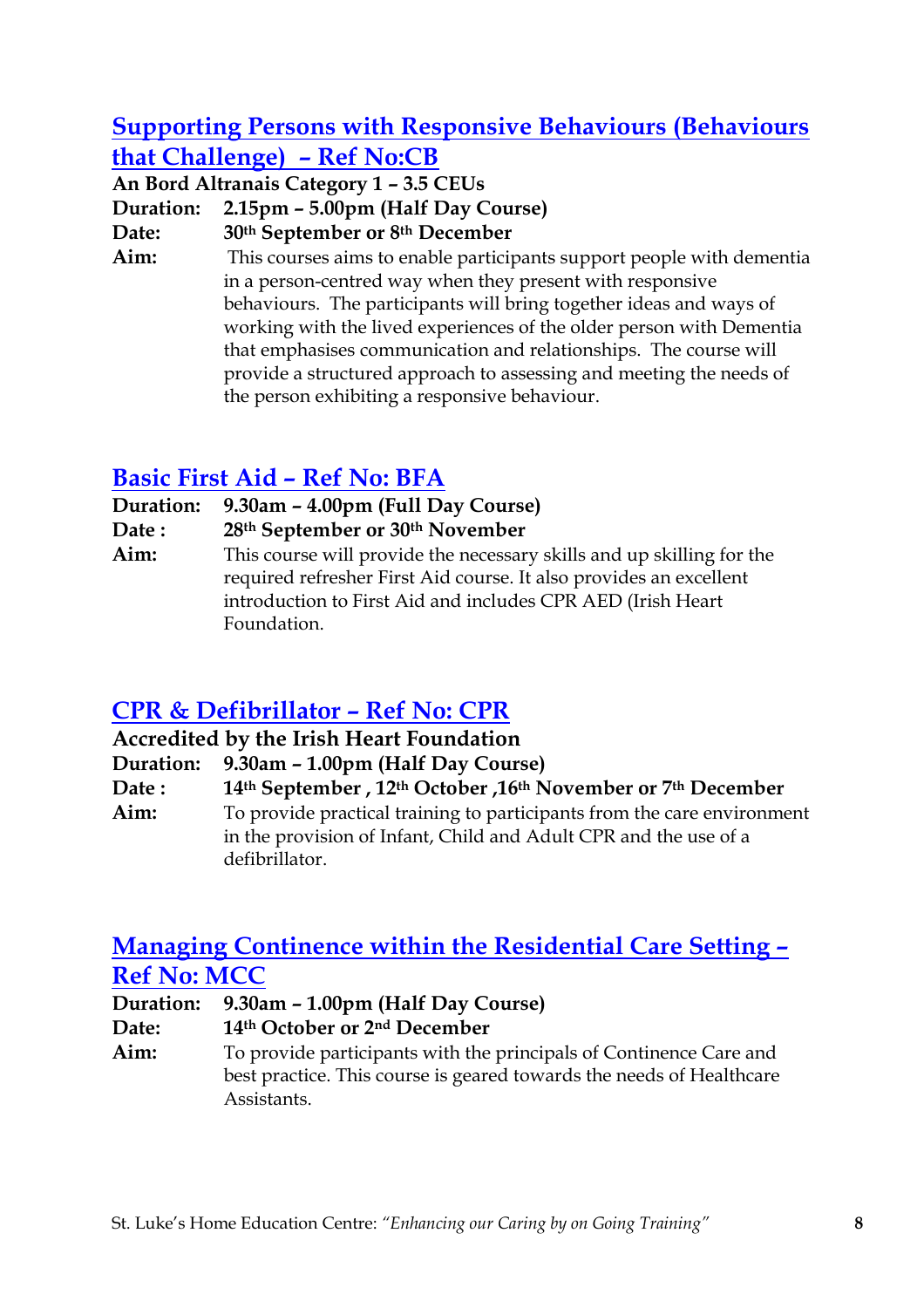#### Infection Control– Ref No: PIC

An Bord Altranais Category 1 – 3 CEUs

Duration: 2.15pm – 5.00pm (Half Day Course)

Date : 29th September or 24th November

Aim: The session will include: Infection Prevention and Control, The Chain of Infection, Development of Standard Precautions and Basic Principles of Hand Hygiene.

#### Oral Health Care in Residential Care Settings – Ref No: OHC

An Bord Altranais Category 1 – Pending

Duration: 2.15pm – 5.00pm (Half Day Course)

Date: to be confirmed

Aim: This course is designed to equip participants with oral health knowledge, provide skills in oral health care and to help recognise factors that contribute to poor oral health of the older dependent person in the residential care setting.

#### An Introduction to Art Therapy – Ref No: IAT

| <b>Duration:</b> | $9.30$ am – $4.00$ pm                                                    |
|------------------|--------------------------------------------------------------------------|
| Date:            | 12 <sup>th</sup> October                                                 |
| Aim:             | The aim of this workshop is to introduce participants to an              |
|                  | understanding of the therapeutic potential of art as therapy. The        |
|                  | workshop is designed for anyone who has an interest in art therapy in    |
|                  | a healthcare setting, and may be particularly useful to those working or |
|                  | training in the caring profession.                                       |

#### Mandatory Course Bundle

Duration: 9.30am – 4.00pm

Date: 12th & 13th December

Aim: On this weekend course, participants will undertake training in Manual Handling including patient handling, CPR and Prevention of Elder Abuse. Certificates issued individually for each course. This bundle is very competitively priced and ideal for those considering working in the area of Care of the Older Person.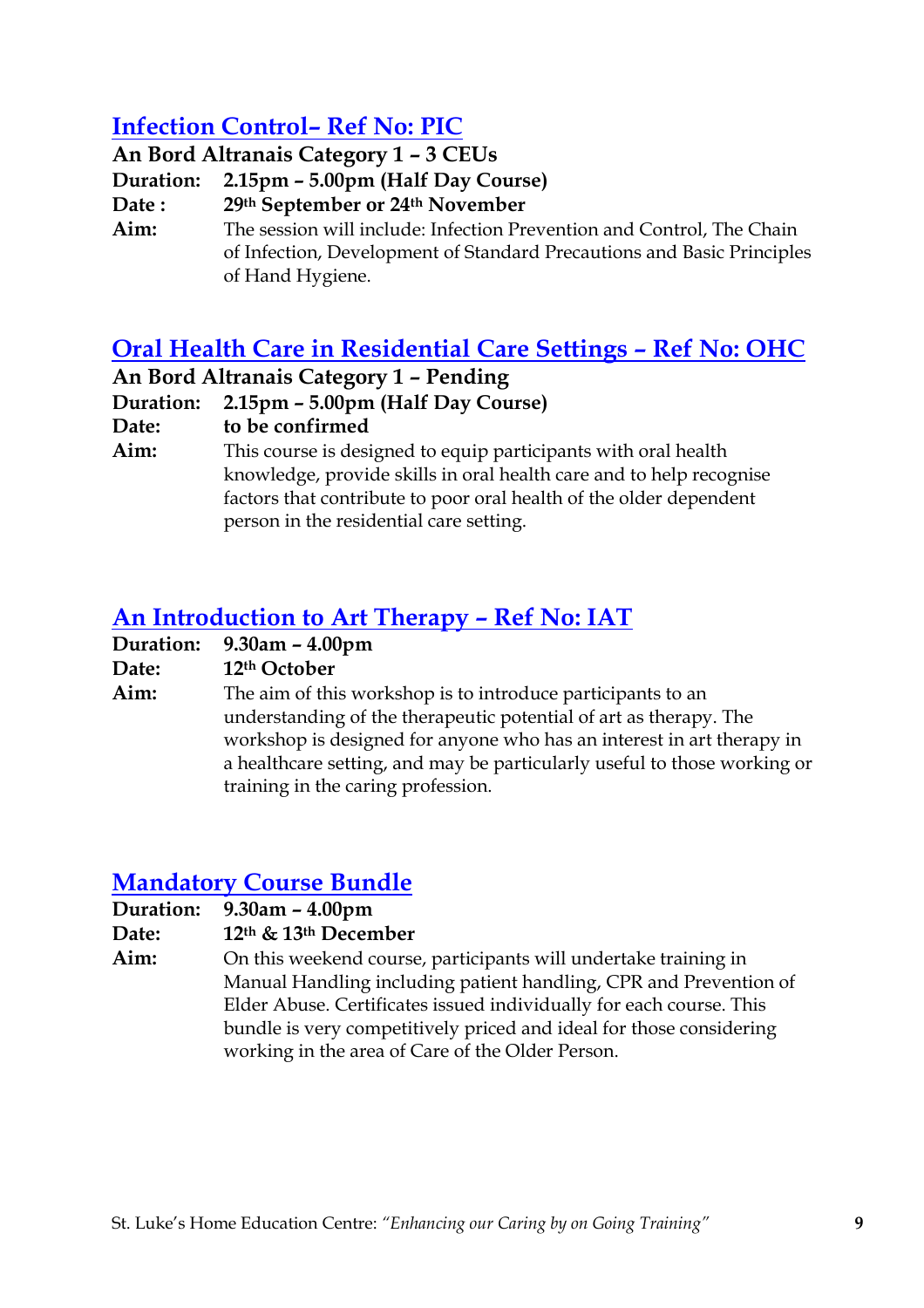# Courses for Directors of Care, Nurse Managers and **Staff Nurses**

#### NEW Innovative Approaches to Dementia Care

#### 5 Day Programme for RNs (ABA Category Pending)

#### 14th, 28th October, 11th, 25th November & 9th December (5 Full Days)

This new course offers Registered Nurses (RNs) working in older adult care settings the opportunity develop and expand their knowledge, skills and attitudes in providing sophisticated dementia care across a range of settings. The course will enable RNs take a critically self-reflective approach to identify what evidence based practice achieves. The course is designed to run over 5 full days in a 10 week period and will include both national and international best practice innovations. The aim of this innovative course is enable RNs develop cultures of person-centeredness and improve the quality of life and quality of care for people with dementia.

The course is centred around 5 Themes:

- Theme 1 Memory loss and Dementia typology and implications
- Theme 2 Climate for sophisticated dementia care: innovation and action
- Theme 3 Therapeutic interventions: past, present and future directions
- Theme 4 Supporting the person with responsive behaviour
- Theme 5 Confidence & competence for innovative practice

The approach taken on this course will be that of work-based learning where the learner will be required to undertake specific activities between each formal education day in order to demonstrate professional learning and improve reflective skills.

- Week 1-2 Evaluate own work place culture
- Week 2-4 How is person centeredness revealed
- Week 4-6 Leading an innovation (therapeutic intervention)
- Week 6-8 Using an ABC approach recording and resolving
- Week 8-10 Managing change and increasing benefit

For further details contact:

claire.coakley@stlukeshome.ie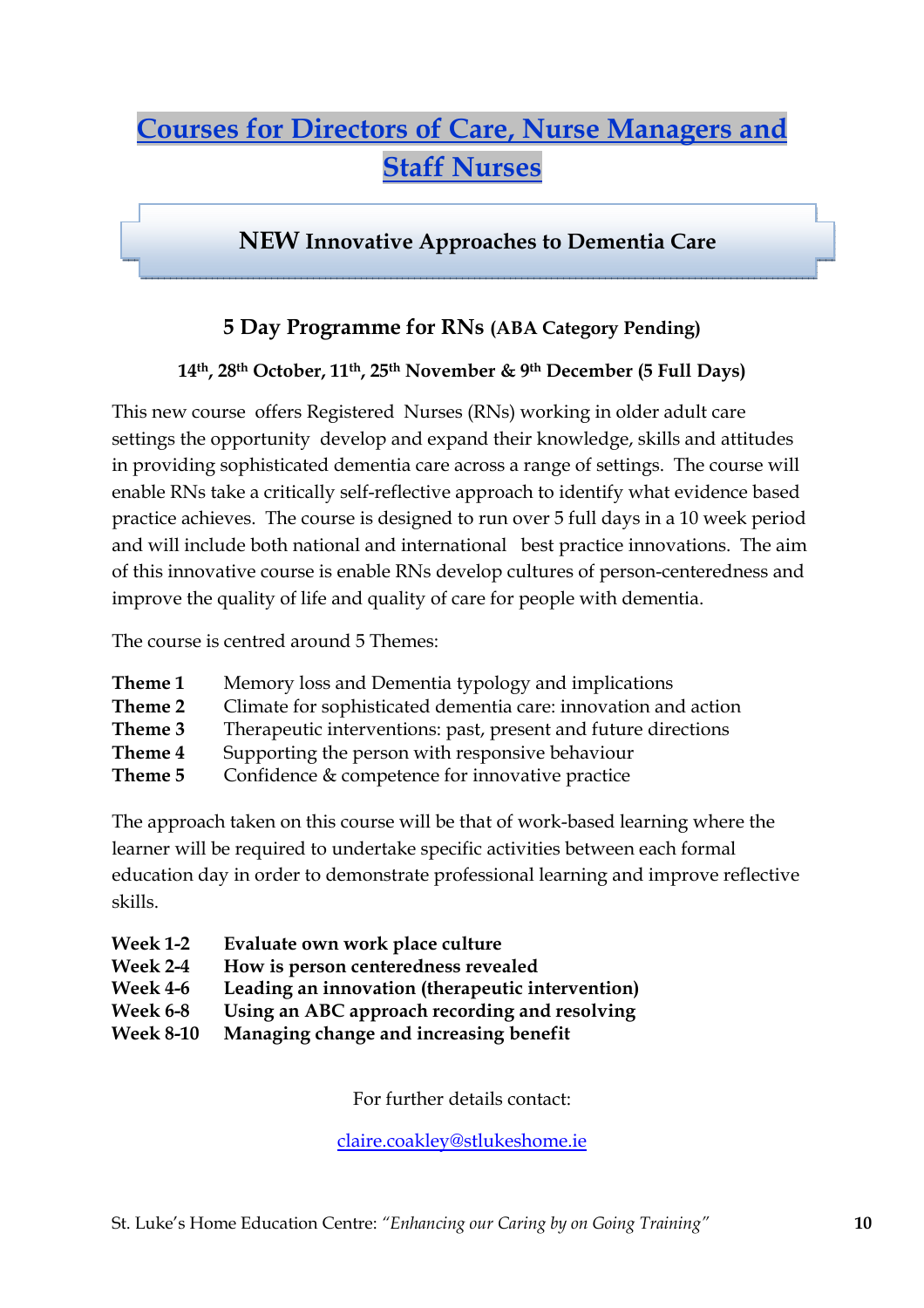## Infection Control for Nurses

Our courses are based on achieving compliance with elements of the HIQA National Standards for the Prevention and Control of Healthcare Associated Infections and evidence based best practice using a practical approach. We offer a comprehensive morning course which can be combined with an afternoon course on either 'The Management of Common Infections' or 'The Management of Outbreaks in Residential Care Facilities'.

#### Standard Precautions of Infection Control for Nurses – Ref No: PIC

An Bord Altranais Category 1 – Pending Duration: 9.30am – 1.00pm (Half Day Course) Date: to be confirmed Aim: The session will include: Infection Prevention and Control. The Chain of Infection, Development of Standard Precautions and Basic Principles of Hand Hygiene. Special Price when combined with either of the following afternoon courses

#### Management of Common Infections in Residential Long Term Care – Ref No: MCI

An Bord Altranais Category 1 – Pending

Duration: 2.15pm – 5.00pm (Half Day Course)

Date: to be confirmed

Aim: This afternoon course focuses on addressing infections.

#### OR

#### Management of Outbreaks in Residential Long Term Care – Ref No: MOR

An Bord Altranais Category 1 – Pending

Duration: 2.15pm – 5.00pm (Half Day Course)

Aim: This afternoon course consists of managing infection outbreaks.

See our website www.stlukeshome.ie/education-centre for full details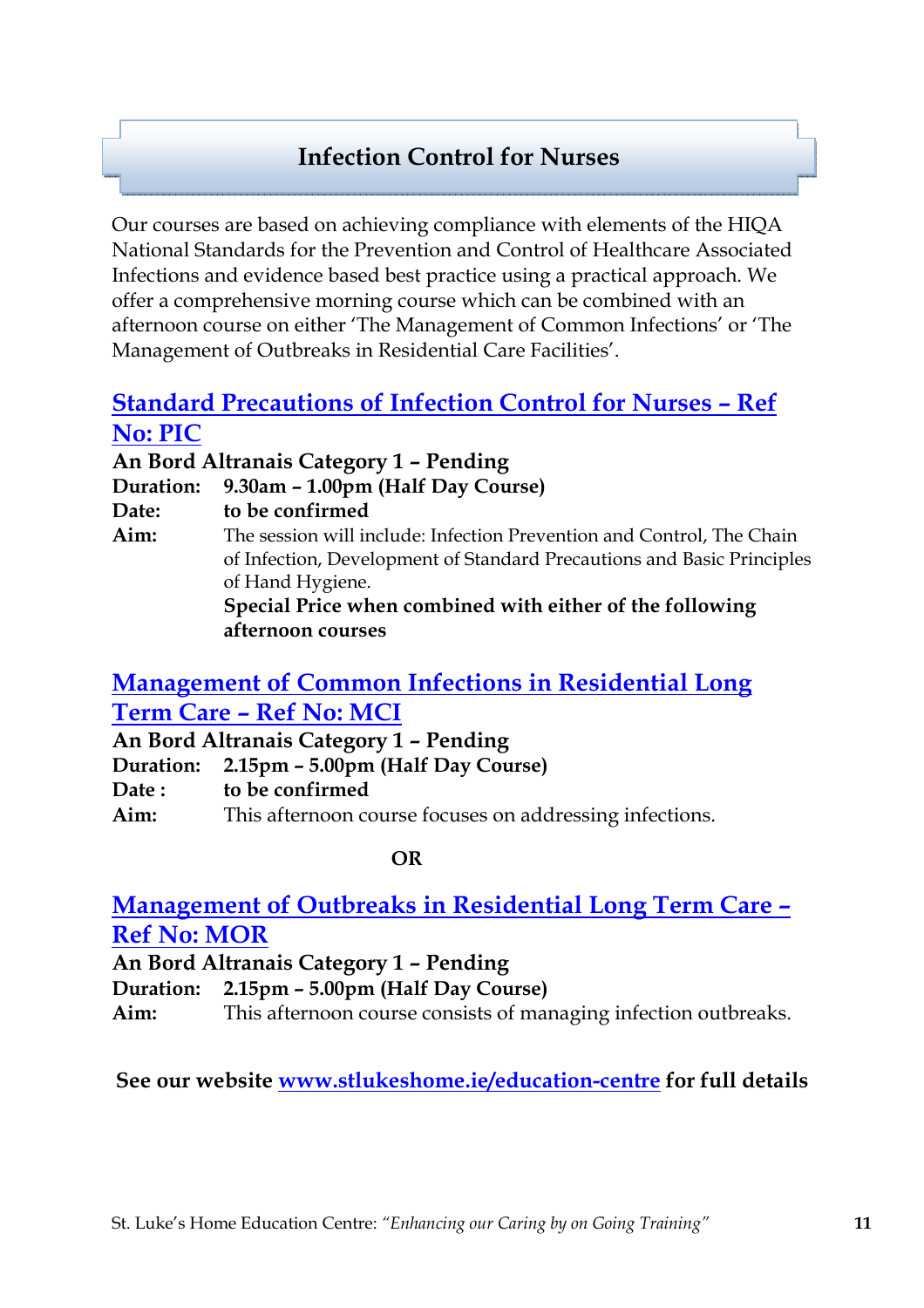#### Medication Management for Nurses – Ref No: MMN

An Bord Altranais Category 1 – 6 CEUs

Duration: 9.30am – 4.00pm (Full Day Course)

Date: 12th November

Aim: To provide an understanding of best practice in medication management and an understanding of the role of the nurse within the scope of practice and An Bord Altranais guidelines. This course will be presented by our Tutor and a Pharmacist.

#### Medication Management for Nurses - Refresher – Ref No: MM/R

Duration: Half Day Course

| Date: | 14th September (9.30am – 12.30pm) or $3rd$ December (2pm – 5pm)       |
|-------|-----------------------------------------------------------------------|
| Aim:  | A refresher course for those who have completed the full-day training |
|       | within the past 2 years.                                              |

#### Familiarization with Venepuncture for Nurses –Ref No: FVN

| An Bord Altranais Category 1 - 4 CEUs |                                             |
|---------------------------------------|---------------------------------------------|
|                                       | Duration: 9.30am – 1.30pm (Half Day Course) |
| Date:                                 | to be confirmed                             |

Aim: To raise awareness of practices needed to carry out Venepuncture.

#### Oral Health Care in Residential Care Settings – Ref No: OHC

#### An Bord Altranais Category 1 – Pending

Duration: 2.15pm – 5.00pm (Half Day Course)

Date: to be confirmed

Aim: This course is designed to equip participants with oral health knowledge, provide skills in oral health care and to help recognise factors that contribute to poor oral health of the older dependent person in the residential care setting.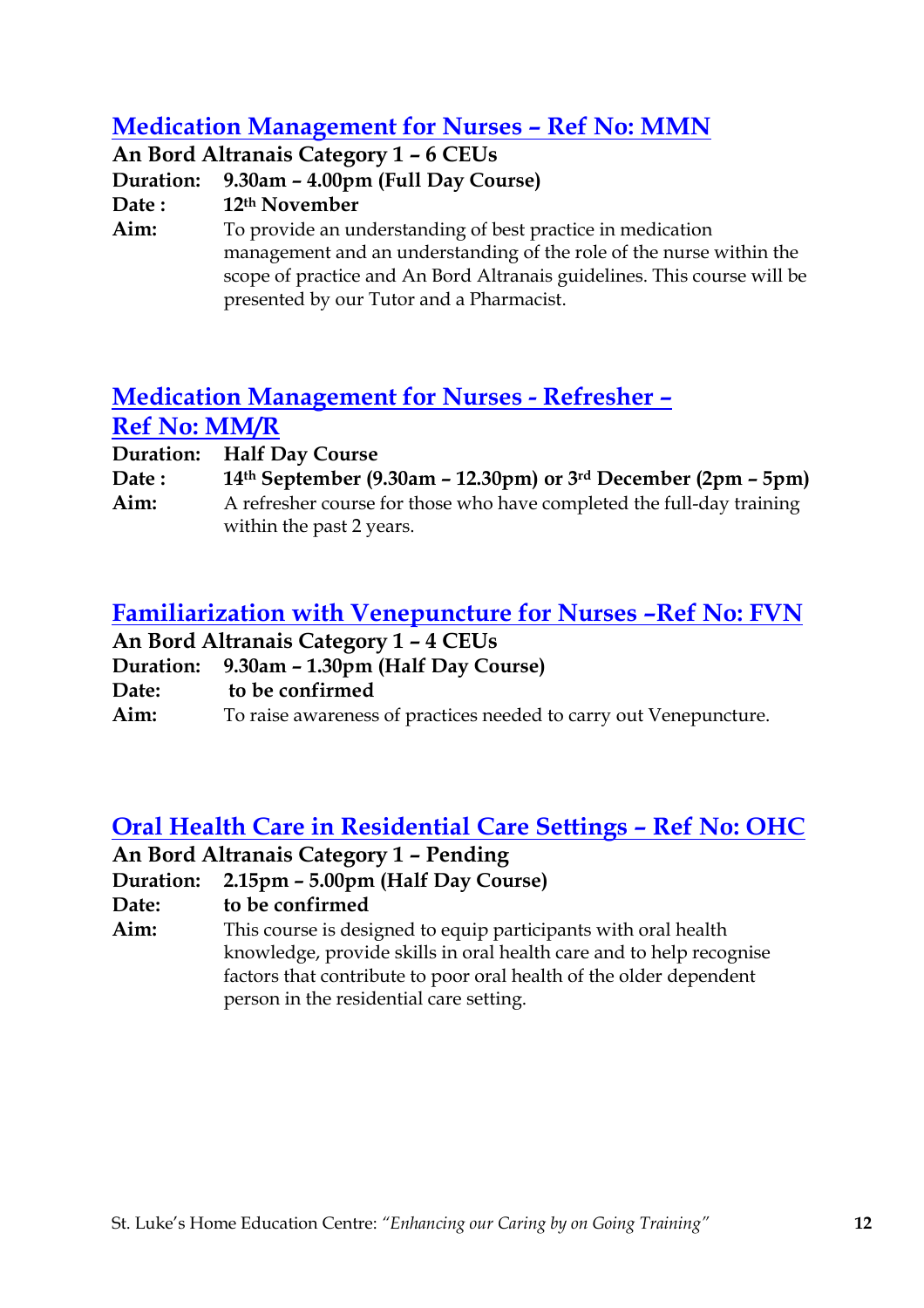#### Care Planning & Narrative Documentation – Ref No: CPD

An Bord Altranais Category 1 – 6 CEUs

Duration: 9.30am – 4.00pm (Full Day Course)

Date: to be confirmed

Aim: Overview of care planning and documentation. Introduction to personcentred narrative informed documentation practices using nursing framework.

#### Risk Management – Ref No: RM

Duration: 2.15pm – 5.00pm (Half Day Course)

Date: to be confirmed

Aim: A course in identification, assessment and prioritisation of actions to mitigate the uncertainty of risks in a residential / healthcare setting. The course will focus on the assessment of hazards, the categorisation of risks and the probability and impact on an organisation of unfortunate events.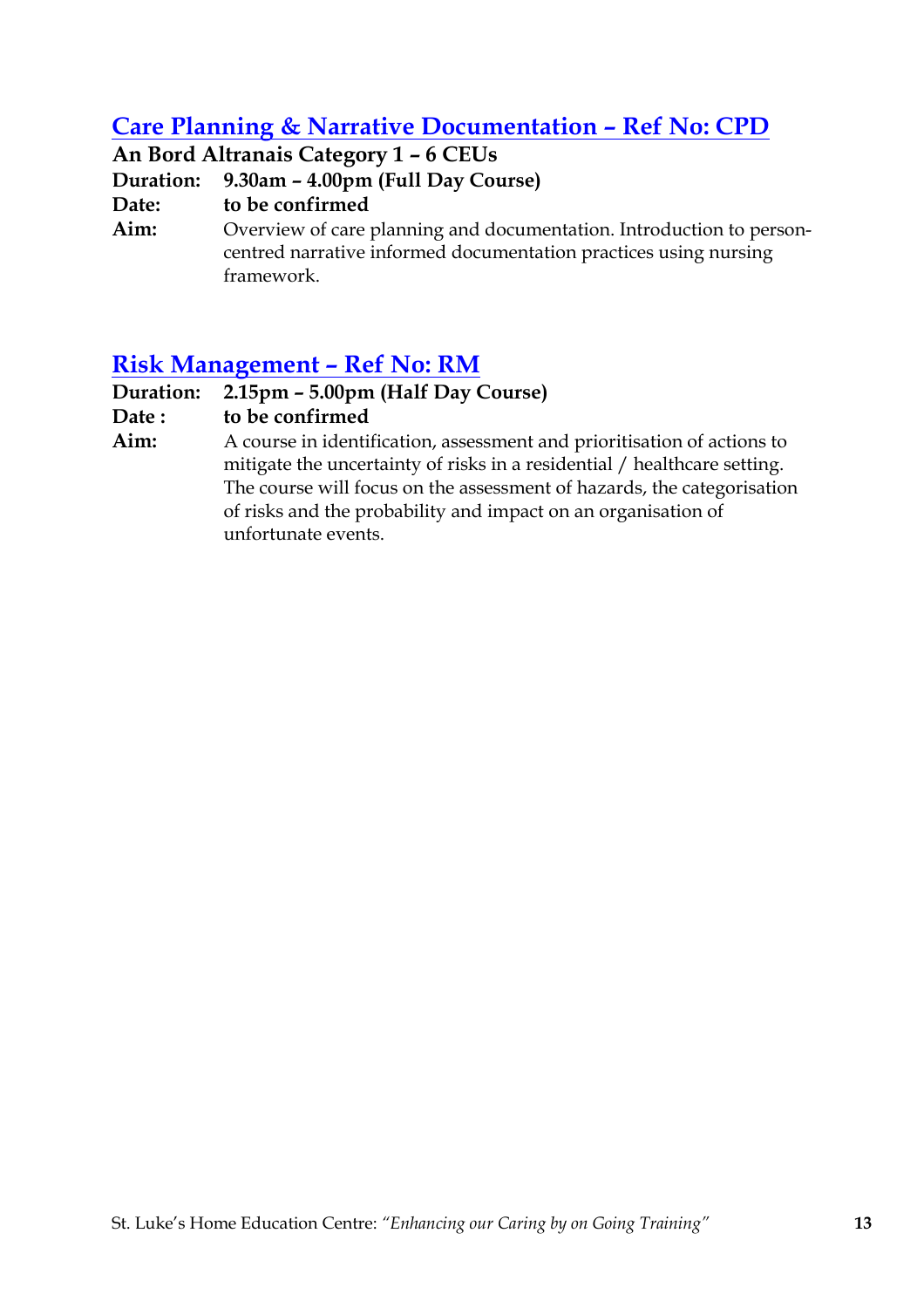# Personal Development Courses

#### Mindfulness Meditation 7 Week Evening Course – Ref No: MME

| Duration: | $7.00 \text{pm} - 9.30 \text{pm}$                                |
|-----------|------------------------------------------------------------------|
| Date:     | 17th September                                                   |
| Aim:      | This course will provide you with the basics needed to begin     |
|           | living your life more in the here and now. It will help you to   |
|           | train in maintaining a steadiness in life even while there is    |
|           | turbulence around you. The stability of mind results in an inner |
|           | peace. CD's and Hand-outs are provided.                          |

#### Addressing Loss: An Introduction 5 Week Evening Course – Ref No: ALI

|           | An Bord Altranais Category 1 - 12 CEUs                          |
|-----------|-----------------------------------------------------------------|
| Duration: | $7.30pm - 9.30pm$                                               |
| Date:     | 1 <sup>st</sup> October                                         |
| Aim:      | This course provides an introduction to the diversity and       |
|           | theoretical understanding of Loss in contemporary society. The  |
|           | course is designed for those working in Healthcare or for those |
|           | who have an interest in the subject. The course is not designed |
|           | as a support course for those recently bereaved.                |

#### Wellness – Self Care in Today's Busy Times – Ref No: WSC

| Duration: | $9.30$ am – $4.00$ pm                                            |
|-----------|------------------------------------------------------------------|
| Date:     | 3rd October                                                      |
| Aim:      | This course will help participants to explore a high level of    |
|           | wellbeing and the difference it can make to one's life and to    |
|           | explain the 5 elements that are known to contribute to wellbeing |
|           | and, most importantly, how to take action to grow fulfilment.    |
|           | We will also explore how to ensure that we keep taking this      |
|           | action in the long-term.                                         |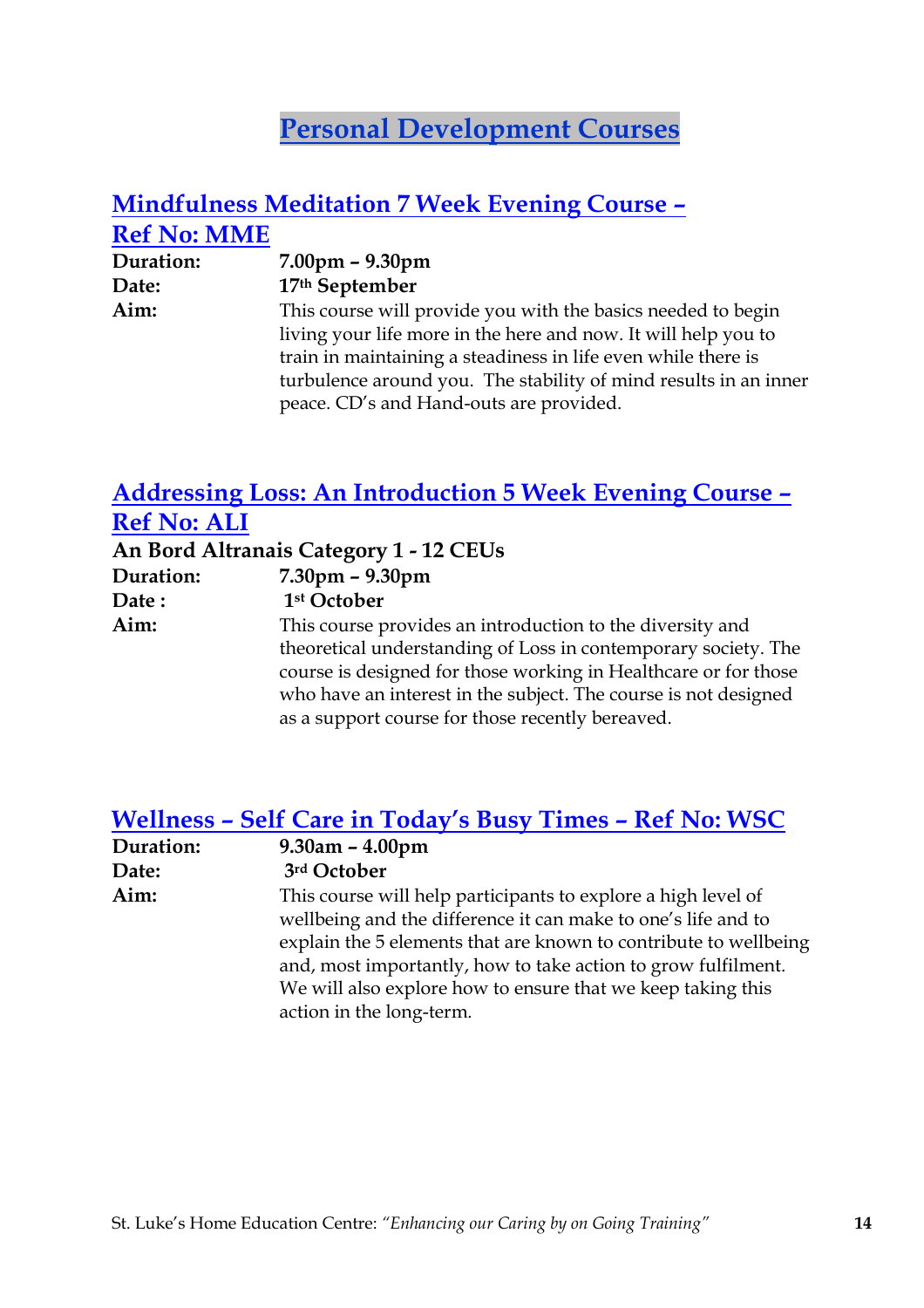#### Interview Skills for Board Members

| Duration: | $9.30$ am – $4.00$ pm                                              |
|-----------|--------------------------------------------------------------------|
| Date:     | 13th October                                                       |
| Aim:      | This one day workshop is appropriate for Managers who are          |
|           | acting as Interview Board Members on behalf of their               |
|           | organisations. The aim of the day will be to develop key skills to |
|           | enhance the selection process in attaining the most suitable       |
|           | candidate for the job.                                             |

#### Interview Skills for Candidates

| Duration: | $9.30$ am – $1.00$ pm                                        |
|-----------|--------------------------------------------------------------|
| Date:     | 20th October                                                 |
| Aim:      | This half-day workshop is suitable for people who wish to    |
|           | improve their interview technique. The main focus will be on |
|           | practical interview preparation, skills development and      |
|           | answering styles.                                            |

#### Loss – Theory & Experiential (2 Day Course)

|           | <b>An Bord Altranais Category 1 - 12 CEUs</b> |
|-----------|-----------------------------------------------|
| Duration: | $9.30$ am – $4.00$ pm                         |
| Date:     | $1st$ & $8th$ December                        |

#### Foundations in Supervisory Management

| Duration: | $9.30$ am – $4.00$ pm                                       |
|-----------|-------------------------------------------------------------|
| Date:     | 21st September                                              |
| Aim:      | This one day course aims to give an overview on the general |
|           | principals of Supervisory Management.                       |

#### Foundations in Health & Safety

| Duration: | $9.30$ am – $4.00$ pm                                       |
|-----------|-------------------------------------------------------------|
| Date:     | 23rd September                                              |
| Aim:      | This one day course aims to give an overview on the general |
|           | principals of Health & Safety in the work environment.      |

#### Foundations in Training Delivery

| Duration: | $9.30$ am – $4.00$ pm                                                                                                 |
|-----------|-----------------------------------------------------------------------------------------------------------------------|
| Date:     | 2 <sup>nd</sup> December                                                                                              |
| Aim:      | This one day course aims to give an overview on the general<br>principals of Health & Safety in the work environment. |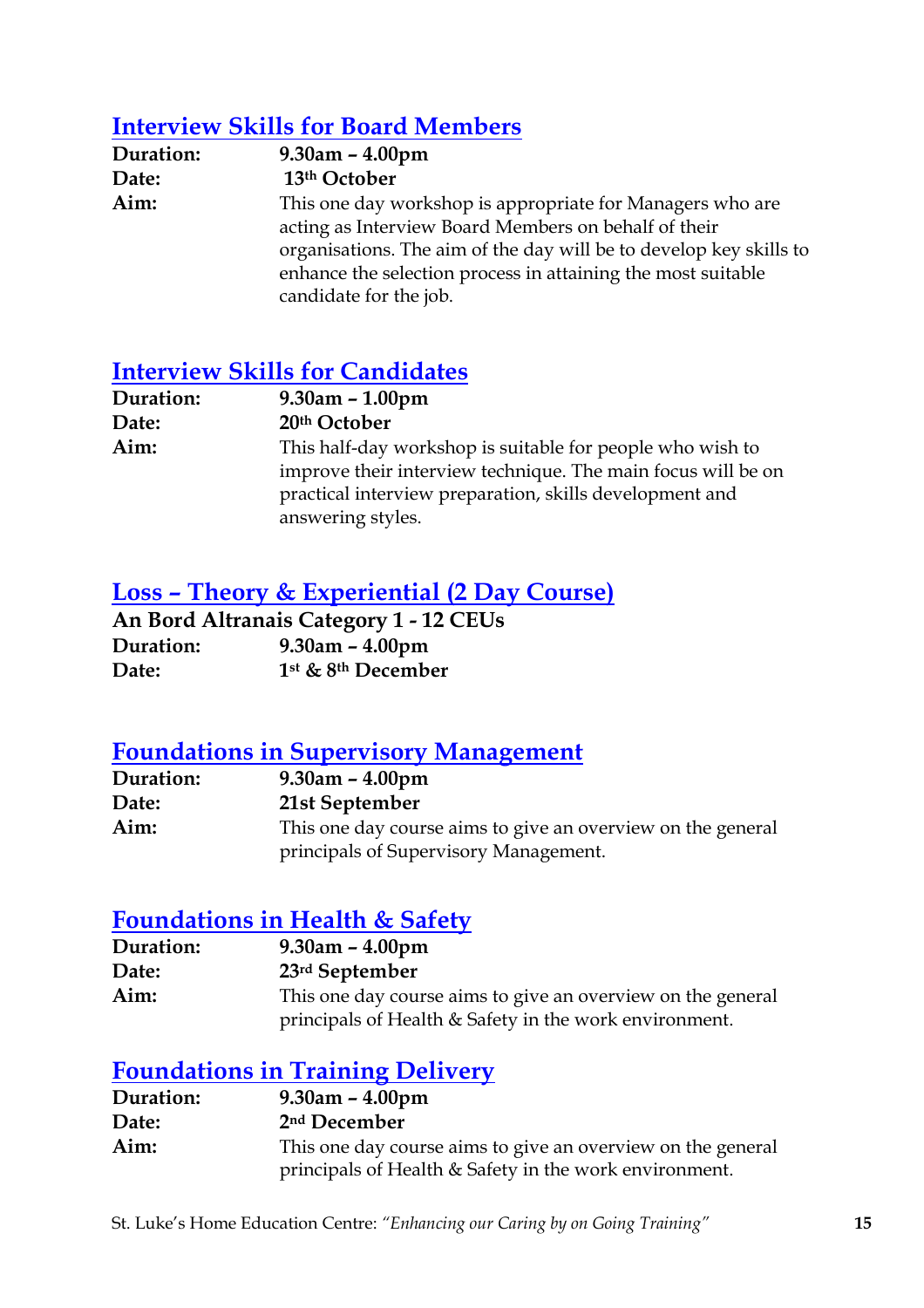# Certification Awarded by QQI

#### Activities of Living Patient Care (5N3707) – Level 5

Duration: 6.00pm – 9.30pm (10 Week Evening Course) Date: to be confirmed Aim: To enable role development of the HCA and Senior HCA, In order to maximise their contribution to resident care, through increased use of specific assessment methods that equips the HCA to determine physiological changes in the resident's condition, act and report on changes.

#### Care Skills (5N2770) – Level 5

| Duration: | 9.30am - 4.00pm (4 Day Course)                                    |
|-----------|-------------------------------------------------------------------|
| Date:     | 7th and 28th October, 18th November & 2nd December                |
| Aim:      | This programme is designed to enable Health Care support          |
|           | workers or Assistant Staff to develop their knowledge, skills and |
|           | attitudes in caring for a client during a period of health care   |
|           | need. The programme will focus on skills acquisition in a range   |
|           | of competencies expected within the role of the Health Care       |
|           | Assistant. Limited mandatory placements available at St. Luke's   |
|           | Home.                                                             |

#### Palliative Care Support (5N3769) – Level 5

| Duration: | 6.00pm - 9.30pm (10 Week Evening Course)                          |
|-----------|-------------------------------------------------------------------|
| Date:     | 28th September, 5th, 12th and 19th October, 2nd, 9th, 16th,       |
|           | 23rd, 30 <sup>th</sup> November & 7 <sup>th</sup> December        |
| Aim:      | The module is designed to equip the learner with the knowledge    |
|           | and skills of the palliative care approach to enable them to care |
|           | for the person diagnosed with a life-limiting illness together    |
|           | with their family in a dignified and holistic manner.             |

#### Occupational First Aid (5N1207) - Level 5

| Duration: | $9.30$ am – $4.00$ pm (3 Day Course)                                                                                                                                                                              |
|-----------|-------------------------------------------------------------------------------------------------------------------------------------------------------------------------------------------------------------------|
| Date:     | 24th September, 1st and 8th October OR 3rd, 10th and 17th                                                                                                                                                         |
|           | October                                                                                                                                                                                                           |
| Aim:      | On completion of this course participants will be able to provide<br>necessary first aid assistance within the workplace, deal with<br>emergency medical situations and implement essential<br>lifesaving skills. |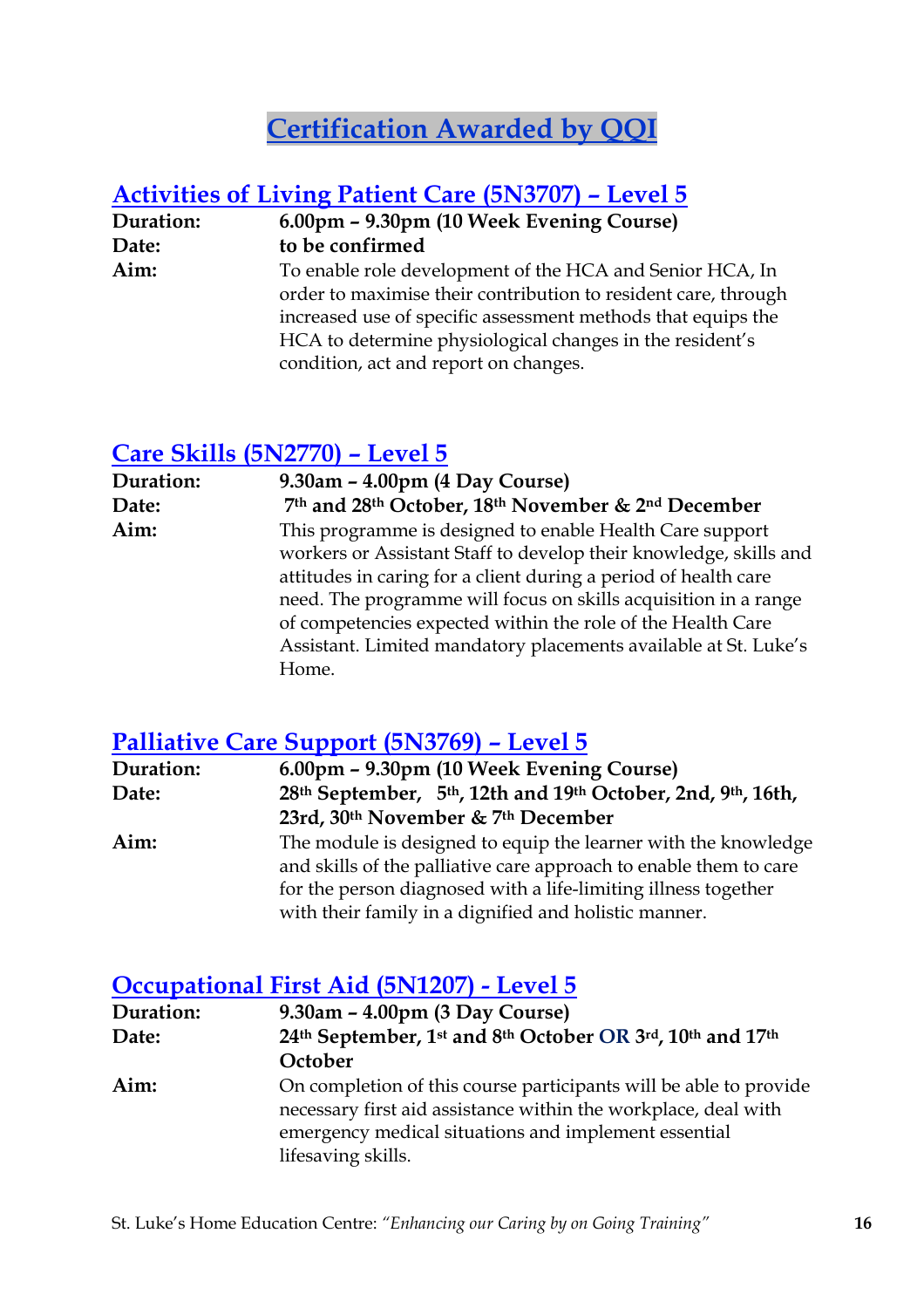## Care of the Older Person (5N2706) – Level 5

| Duration: | 6.00pm - 9.30pm (10 Week Evening Course)                                                                                                                                                                          |
|-----------|-------------------------------------------------------------------------------------------------------------------------------------------------------------------------------------------------------------------|
| Date:     | 29th September, 6th, 13th, 20th, 27th October, 3rd, 10th, 17th                                                                                                                                                    |
|           | 24th November & 1st December                                                                                                                                                                                      |
| Aim:      | The course is aimed at adults considering working in this vital<br>area. This module is designed to equip learners with the<br>knowledge and skills to provide care for older people in a<br>variety of settings. |

#### Gerontology (6N3748)- Level 6

| Duration: | $9.30$ am – $4.00$ pm (8 Day Course)                           |
|-----------|----------------------------------------------------------------|
| Date:     | to be confirmed for Autumn 2015                                |
| Aim:      | Participants will elaborate their understanding of the normal  |
|           | and pathological changes which occur as we age. They will gain |
|           | an awareness of the attitudes and stereotypes which influence  |
|           | the position and perception of the older adult in society.     |

#### Supervisory Management (6N4329) - Level 6

| Duration: | $9.30$ am – $4.00$ pm (5 Day Course)                                                                                                                                                                                                                                      |
|-----------|---------------------------------------------------------------------------------------------------------------------------------------------------------------------------------------------------------------------------------------------------------------------------|
| Date:     | 5th, 12th, 19th October, 2nd & 9th November                                                                                                                                                                                                                               |
| Aim:      | To equip learners to become fully competent supervisory<br>managers in the workplace, and attain a national award. To<br>provide the skills, knowledge and mind-set essential for getting<br>the best performance from staff and supervising an operation<br>effectively. |

#### Health & Safety Management (6N1782) - Level 6

| Duration: | $9.30$ am – $4.00$ pm (5 Day Course)                           |
|-----------|----------------------------------------------------------------|
| Date:     | 16th, 23rd, 30th November & 14th December                      |
| Aim:      | To equip learners to become fully competent in setting up a    |
|           | practical risk management system in the workplace, supervise   |
|           | its implementation, and evaluate work its effectiveness and to |
|           | attain a national award. The programme is designed primarily   |
|           | for learners working in care home and healthcare settings.     |

#### Training Delivery & Evaluation (6N3326) - Level 6

| Duration: | $9.30$ am – $4.00$ pm (5 Day Course)                           |
|-----------|----------------------------------------------------------------|
| Date:     | 8th, 15th, 22nd, 29th February & 7th March 2016                |
| Aim:      | To equip the learner with the knowledge, skill and competence  |
|           | to deliver, assess and evaluate training and development       |
|           | interventions and to attain a national award. The programme is |
|           | designed primarily for learners working in care home and       |
|           | healthcare settings.                                           |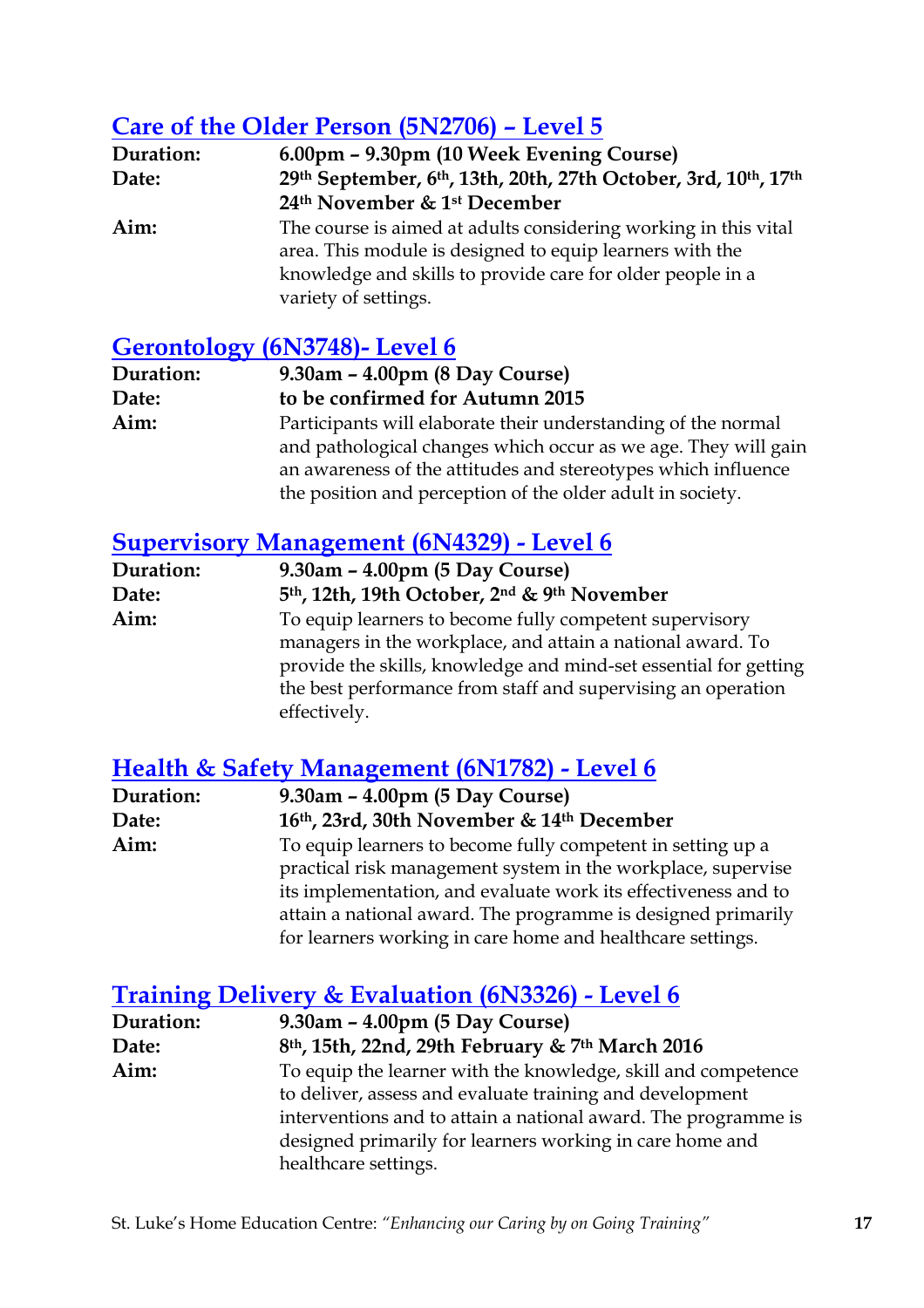# Management Development for Senior HCA's

## An Innovative Approach to Develop Quality Improvement in the Working Environment

Dates: 21st October, 4th November & 9th December Duration: 9.30am – 4.00pm (3 Day Course)

This course is designed to run over three full days and as it is experiential and reflective in nature it will be structured over an eight week period.

Component 1: Senior Carers will develop a personal, professional and organisational capacity involving role development to include increased personal effectiveness, expanding professional capacity and demonstrating organisational effectiveness.

Component 2: Developing Skills and Abilities in becoming an effective manager in priority setting, tempo management and measurement of quality

Component 3: Setting the scene for Change Management which will include discovering the nature of change and requirements in the nursing home environment, determining the skills and knowledge base required for senior level (HCA) and disseminating best practice at the role and functional level of the Carer and Senior Carer function

#### Pre-requisites:

- QQI (FETAC) HCA Award or equivalent recognised qualifications
- Commitment to the process of staff development through quality improvement
- A letter of support from employer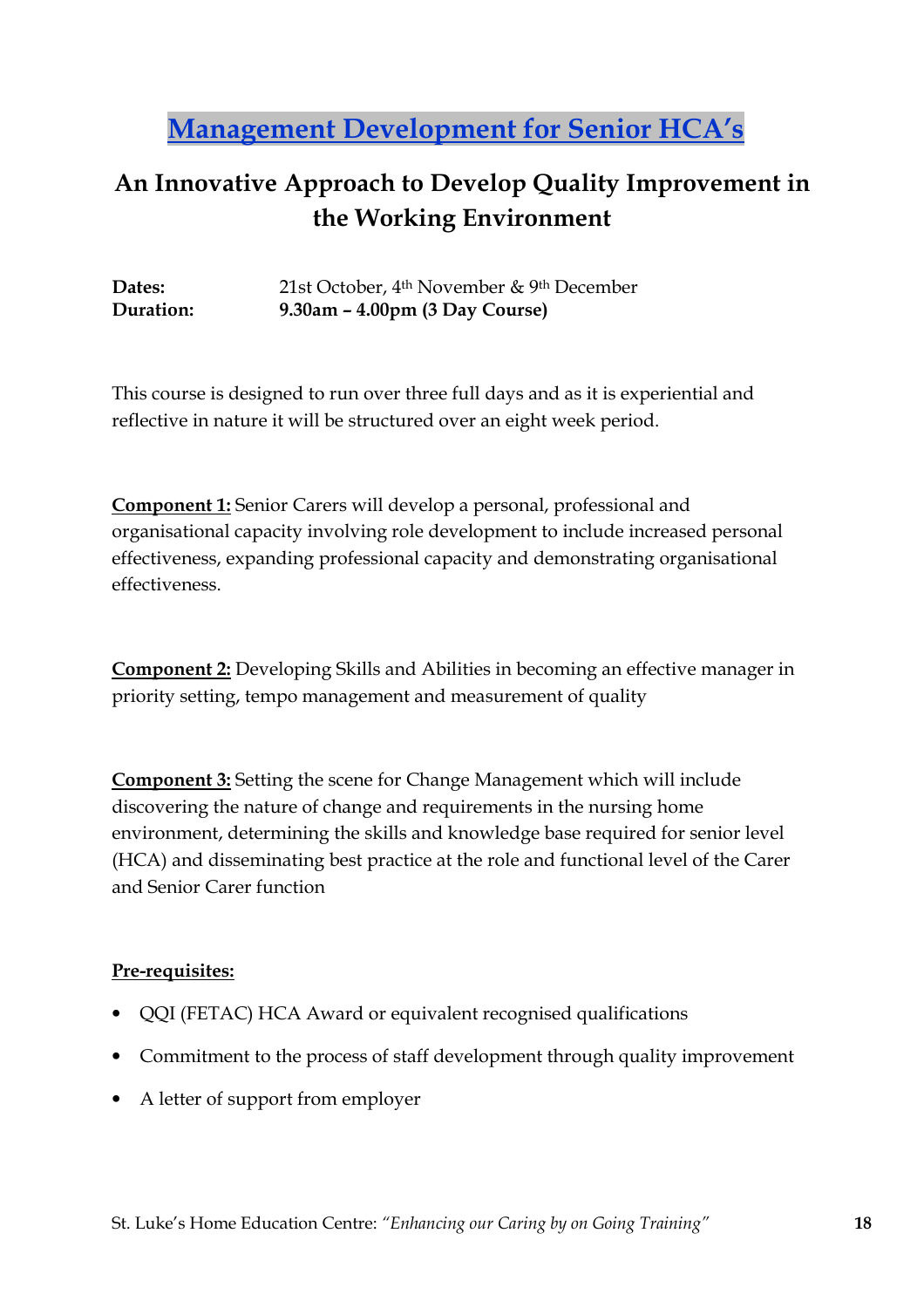St. Luke's Home Education Centre Master Classes

# Coming this Autumn

# Tuesday 20th October 2015

# 2 Master Classes focusing on aspects of Dementia Care

# Venue: Northridge House, St. Luke's Home, Mahon, Cork

Master Class 1 – Facilitator to be confirmed Title to be confirmed Time: 9.30am – 12.30pm

Master Class 2 - Facilitated by Professor Jan Dewing Focusing on Culture Change "It's the little things that make a difference"

Time: 1.30pm – 4.30pm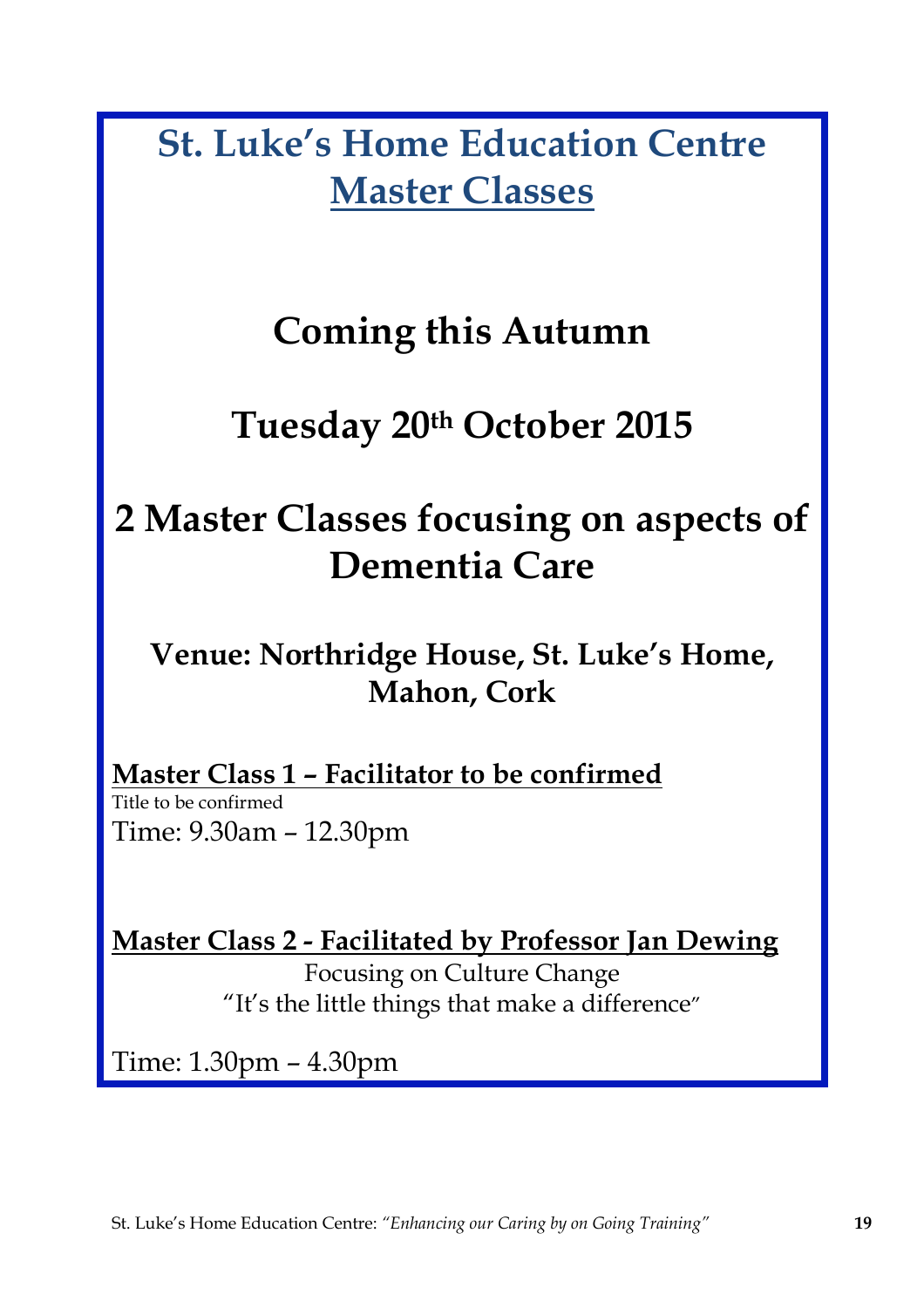St. Luke's Home Education Centre Annual Conference

Save the Date in your 2016 Diary

# Dementia Conference Thursday 21st & Master Class Friday 22nd April

Venue: Radisson Blu Hotel, Little Island, Cork

Confirmed Key Note Speaker and Master Class facilitator Professor Brendan McCormack, Head of Division of Nursing, Queen Margaret University, Edinburgh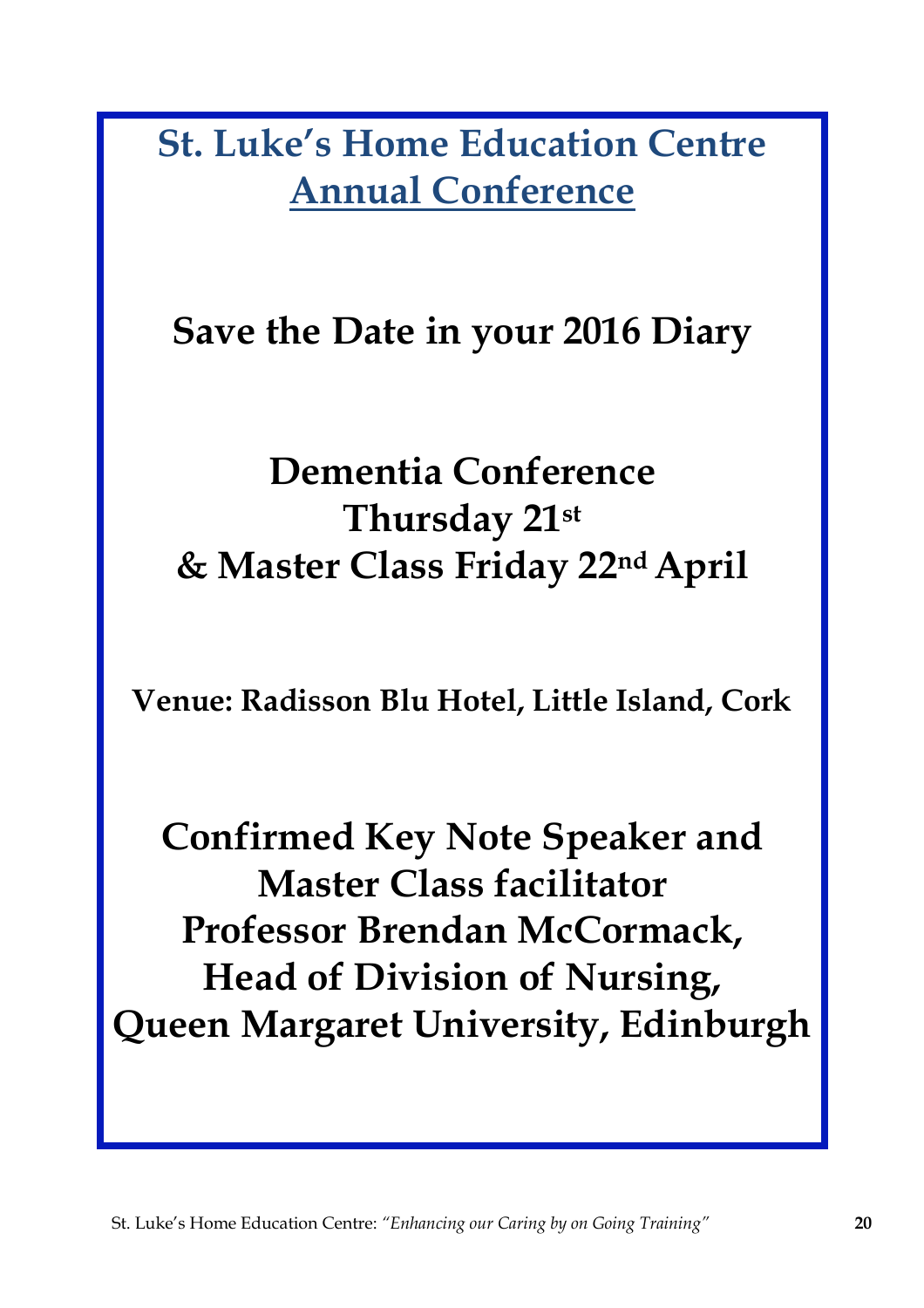## Getting to Northridge House

#### From Cork City:

- Come down the Blackrock Road onto Castle Road and past Blackrock Castle
- After the castle take the third turn to the right (first two turnings are into residential estates)
- **Immediately after the turn there is a large gate on your left behind a wall with** railings on top - St Luke's. The entrance to Northridge House is on the right.

#### From Kerry or West Cork

- Get onto the southern ring road heading for Dublin
- Before the Jack Lynch tunnel, at the last slip road turn off left to Blackrock/Mahon
- At the top of the slip road turn left at the roundabout
- Travel to the T junction with traffic lights (CSO office on your right hand side at the corner)
- **Turn right at these lights**
- Then take the first left
- Follow this road to the right until you pass Blackrock Garda Stn, then a school both on the right
- The next left turn should have a sign on the corner to St Luke's Home take this left turn
- Follow the road to the T junction at the river and St Luke's gates are on your right hand side. The entrance to Northridge House is on the right.

#### From Dublin, or East Cork

- Go through the Jack Lynch tunnel onto the Southern ring road
- Take the first slip road off left to Blackrock/Mahon
- At the top of the slip road turn right
- Go straight through the roundabout at the other end of the bridge
- Travel to the T junction with traffic lights (CSO office on your right hand side at the corner)
- Turn right at these lights, then take the first left
- Follow this road to the right until you pass Blackrock Garda Stn, then a school both on the right
- The next left turn should have a sign on the corner to St Luke's Home take this left turn
- Follow the road to the T junction at the river and St Luke's gates are on your right hand side. The entrance to Northridge House is on the right.



#### www.facebook.com/stlukeshomeeducationcentre

St. Luke's Home Education Centre: "Enhancing our Caring by on Going Training" 21